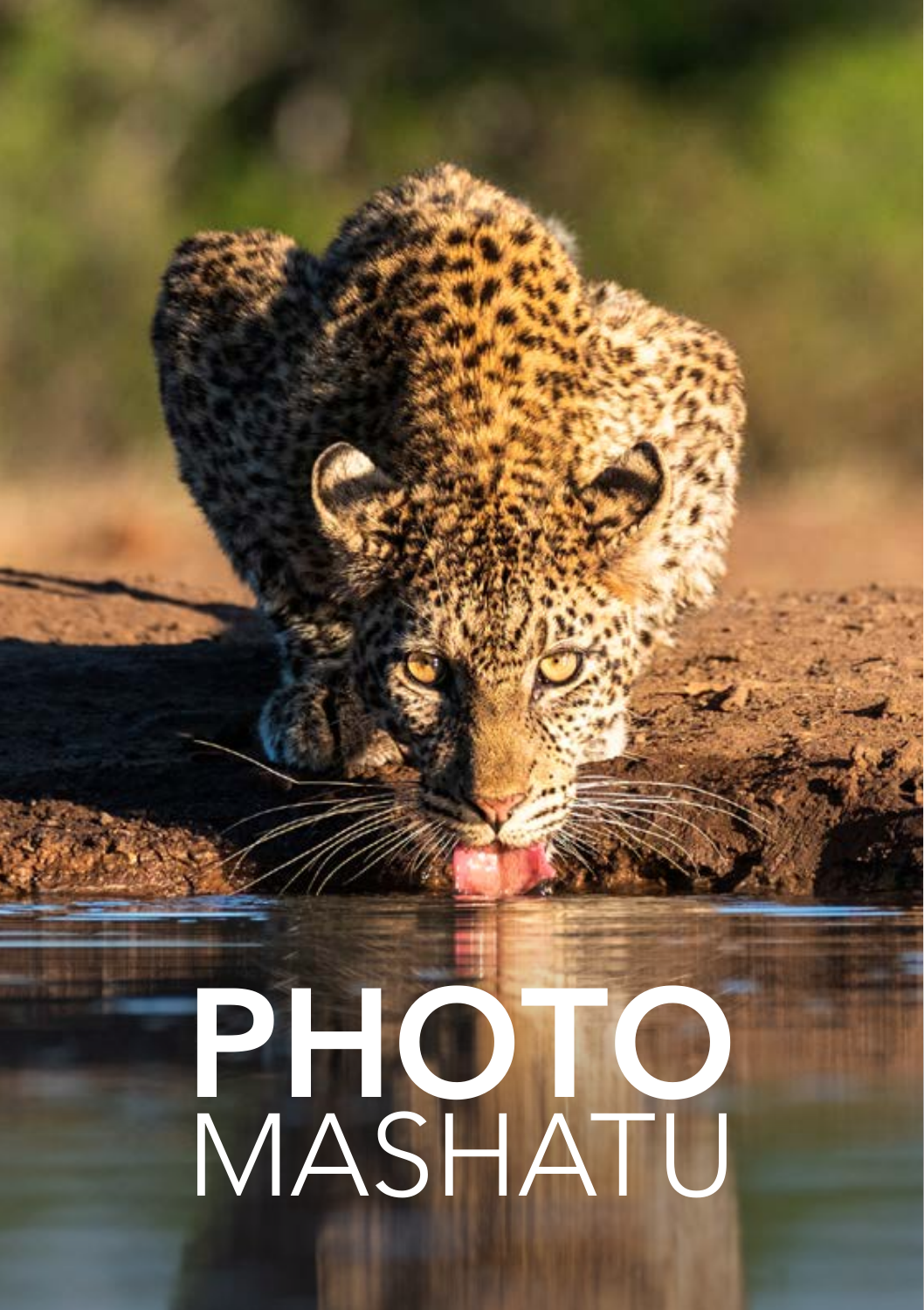# PHOTOMASHATUOMASHATI

## **PhotoMashatu Hides**

PhotoMashatu conceived and built the first dedicated underground photogra phy hides in Botswana. These hides quickly caught the attention of photogra phers worldwide due to the unique perspective they provide. Intimate encoun ters with iconic animals like elephant are frequent and the images captured from the hides have won national and international photo awards.

The underground hide provides the opportunity to have, amongst many other species, elephants drinking within a few meters from you, providing a unique and thrilling experience and very exciting photography opportunities.

### **PhotoMashatu Lens Rental**

PhotoMashatu has a range of professional wildlife lenses available for you to rent. These lenses have been chosen to suit the wildlife viewing of Mashatu and will add greatly to your safari experience whilst here. Once you try a lens out, you will notice a massive difference in the quality of your images.

### **PhotoMashatu Photo Vehicle**

The PhotoMashatu vehicle is a fully customized vehicle built exclusively for Mashatu Game Reserve. The vehicle is a totally customized design, equipped with sliding gimble heads allowing for comfortable, quick and well supported photography in a 270 degree radius for each photographer. Our vehicle offers all the perks of a private vehicle, coupled with a unique, top of the range, personal photographic experience.

# Please speak to a **PhotoMashatu BOOKINGS staff** member or **contact reception**

staff member or contact reception.